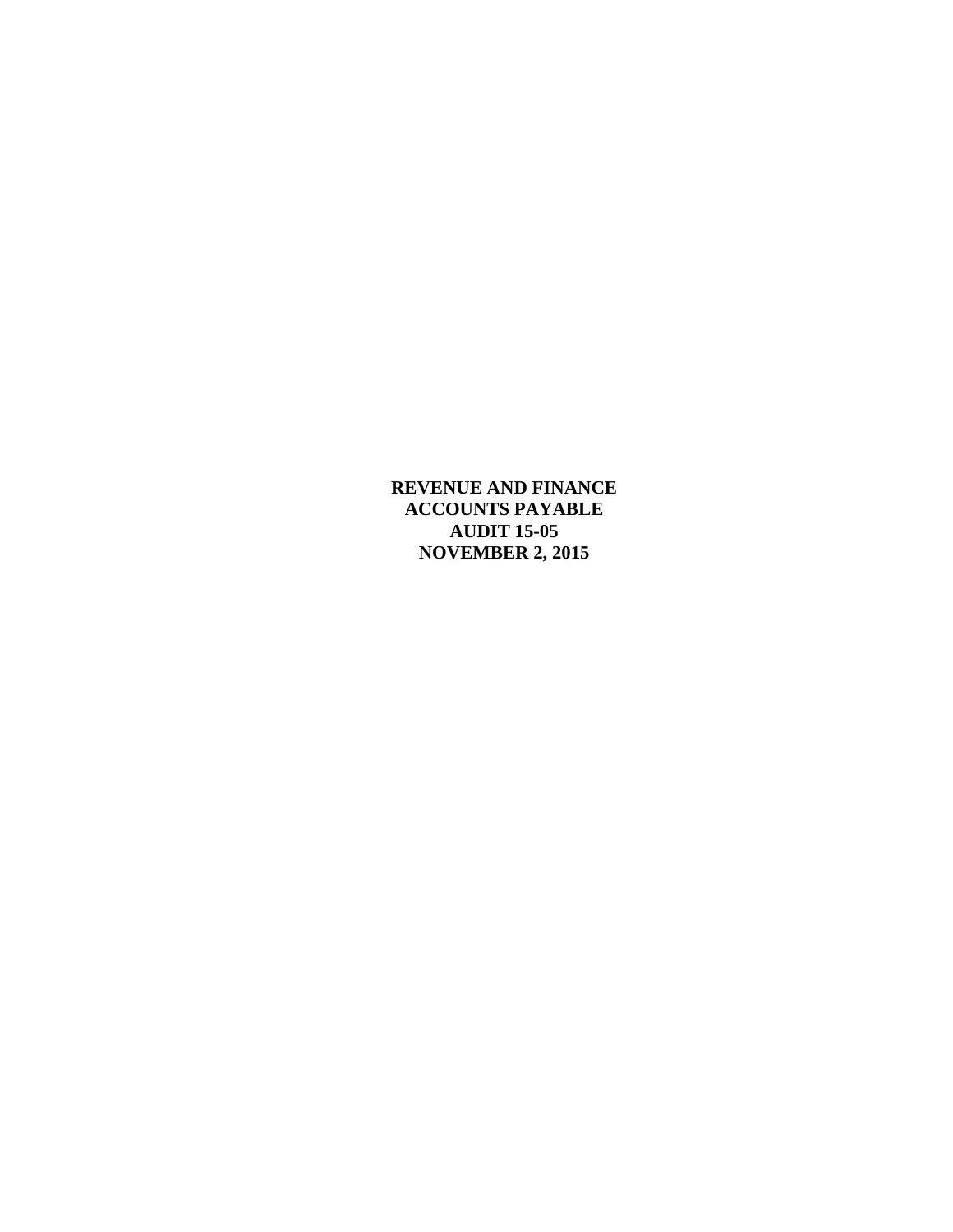# **CITY OF TAMPA**



**Bob Buckhorn, Mayor Internal Audit Department** 

**Christine Glover, Internal Audit Director** 

November 2, 2015

Honorable Bob Buckhorn Mayor, City of Tampa 1 City Hall Plaza Tampa, Florida

RE: Accounts Payable, Audit 15-05

Dear Mayor Buckhorn:

Attached is the Internal Audit Department's report on Accounts Payable.

The Revenue and Finance Department has already taken positive actions in response to our recommendations. We thank the management and staff of the Revenue and Finance and Purchasing Departments for their cooperation and assistance during this audit.

Sincerely,

/s/ Christine Glover

Christine Glover Internal Audit Director

cc: Dennis Rogero, Chief of Staff Sonya Little, Chief Financial Officer Lee Huffstutler, Chief Accountant Gregory Spearman, Purchasing Director Mike Perry, Budget Director Terrie Williams, Accounting Operations Manager Michael Cascone, Accounts Payable Supervisor Kevin Frye, Procurement Manager

 **306 E. Jackson Street, 5N Tampa, Florida 33602 (813) 274-7159 FAX: (813) 274-5660** 

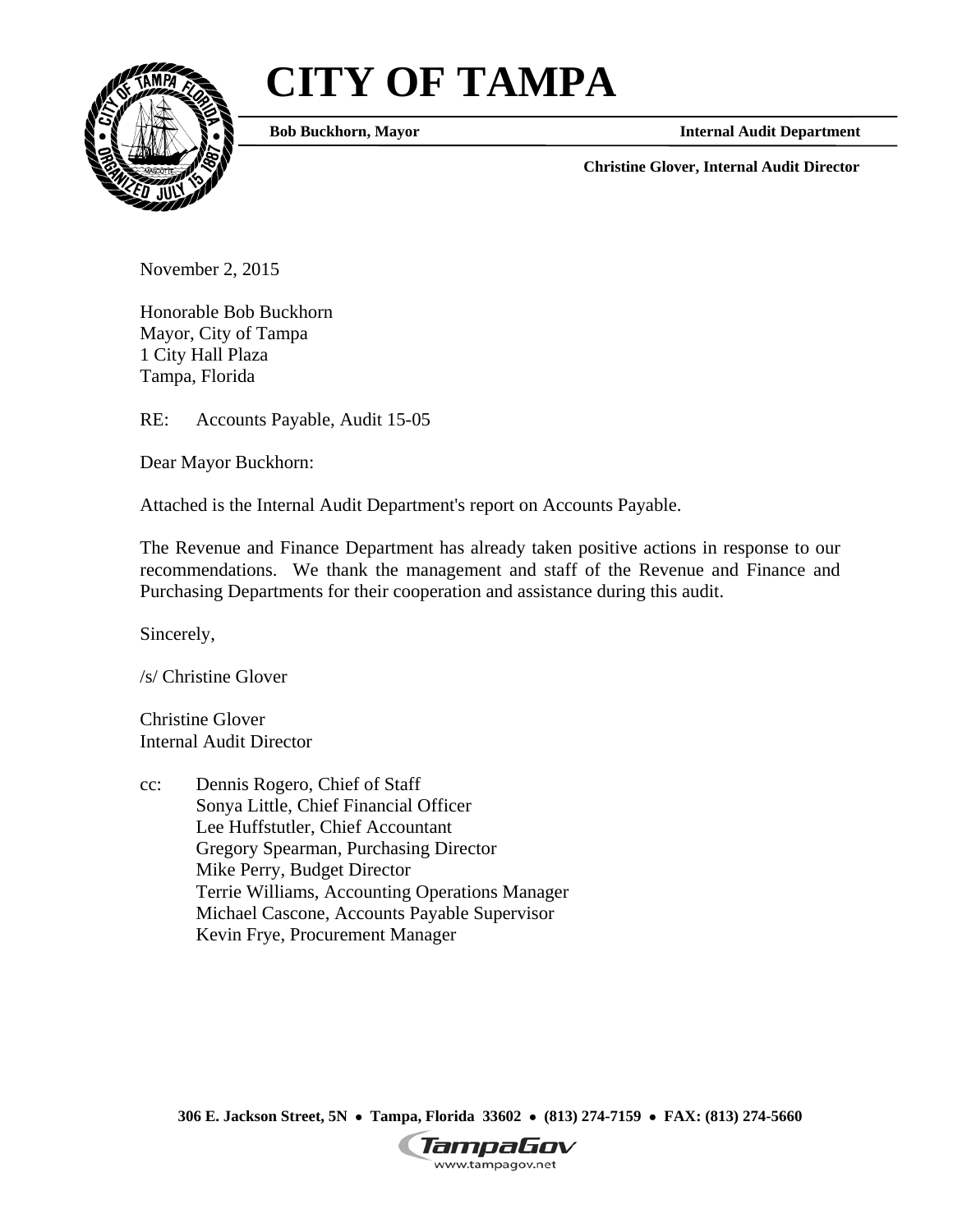#### **REVENUE AND FINANCE ACCOUNTS PAYABLE AUDIT 15-05 NOVEMBER 2, 2015**

/s/ Melinda Jenzarli

\_\_\_\_\_\_\_\_\_\_\_\_\_\_\_\_\_\_\_\_\_\_\_\_\_\_\_\_\_\_\_\_\_\_\_\_\_\_\_ Auditor

\_\_\_\_\_\_\_\_\_\_\_\_\_\_\_\_\_\_\_\_\_\_\_\_\_\_\_\_\_\_\_\_\_\_\_\_\_\_\_ /s/ Christine Glover

Audit Director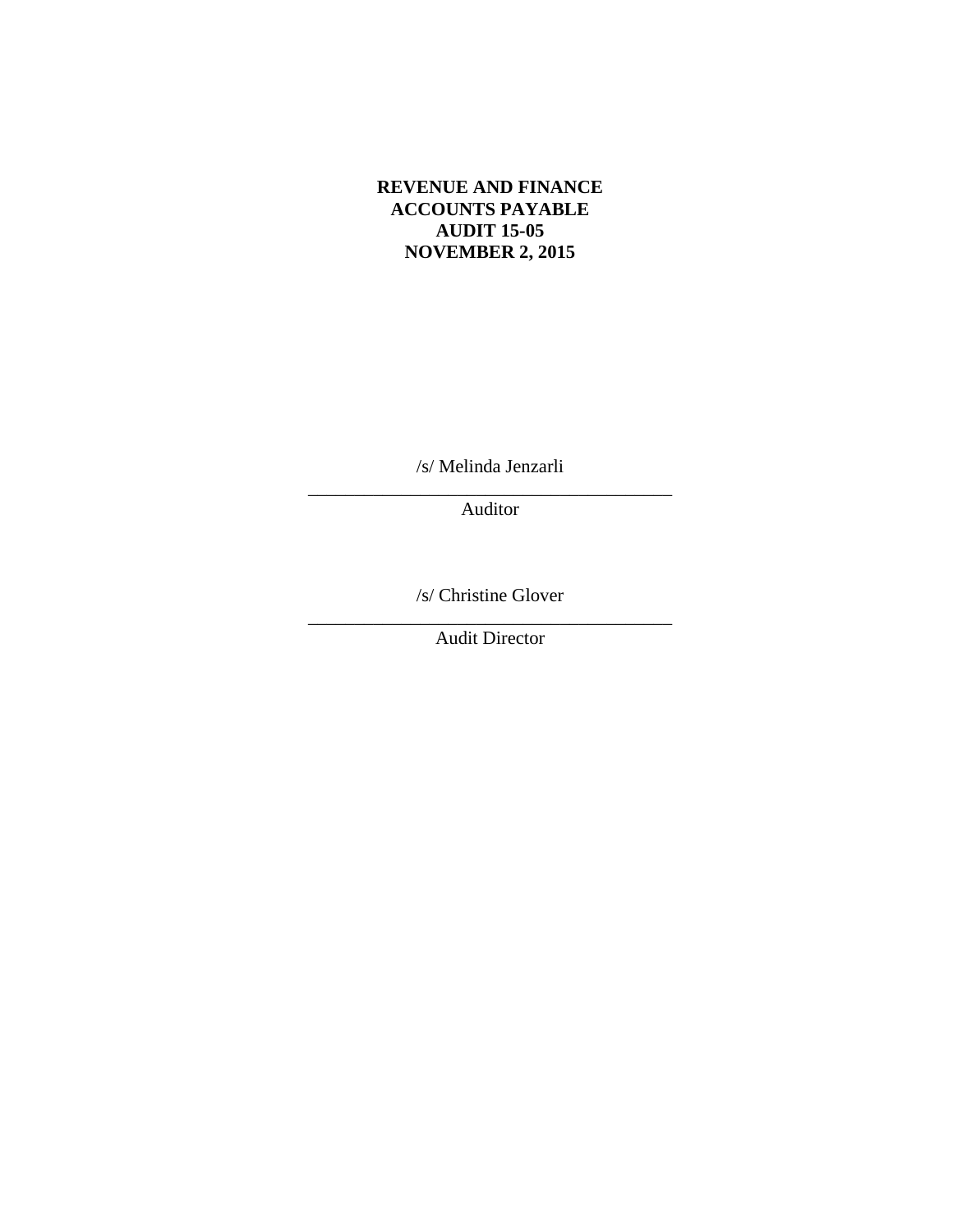# **REVENUE AND FINANCE ACCOUNTS PAYABLE AUDIT 15-05**

#### **BACKGROUND**

Accounts payable processing is a function of the Revenue and Finance Department and is made up of ten individuals. The Purchasing Department must approve and establish all vendors in Oracle prior to payment. During FY2014, 60,370 payments were processed totaling \$319,888,227.

City purchases are approved through the Oracle Procurement module. This process requires the departments to create and approve requisitions for their individual purchases. The Purchasing Department must approve all requisitions before a purchase order is generated. Departments are responsible for making sure that requisitions are created and approved before goods or services are purchased, and invoices are processed.

After the City receives the goods or services purchased, the invoice is signed by authorized City staff to document the receipt of the goods or services, and to approve the invoice for payment. The invoice is then sent to accounts payable for processing. Checks are processed and mailed to vendors weekly. Originals of all invoices are maintained in the Revenue and Finance Department for six months and then sent to storage.

## **STATEMENT OF OBJECTIVES**

This audit was conducted in accordance with the Internal Audit Department's FY2015, Audit Agenda. The objectives of this audit were to ensure that:

- 1. Payments are properly approved and are processed efficiently and effectively.
- 2. Internal controls over vendor set-up, maintenance, and validation are adequate.
- 3. Proper segregation of duties exists between vendor creation and payment approval and processing.

#### **STATEMENT OF SCOPE**

We have conducted an audit of the Accounts Payable activities of the Revenue and Finance Department. The audit period covered October 1, 2013, through September 30, 2014, and included a review of internal controls over citywide purchases, payments, and vendor set-up. Original records and copies were used as evidence and verified through observation and physical examination.

## **STATEMENT OF METHODOLOGY**

The vendor master file, purchase orders created, and all payments made during the audit period were extracted from Oracle. This data was tested and analyzed to verify that vendors and purchases were approved prior to payment. All active Oracle users with the ability to create vendors, create and approve requisitions, and enter invoices for payment were reviewed for proper separation of duties. The Oracle data used in this audit was assessed and deemed reliable.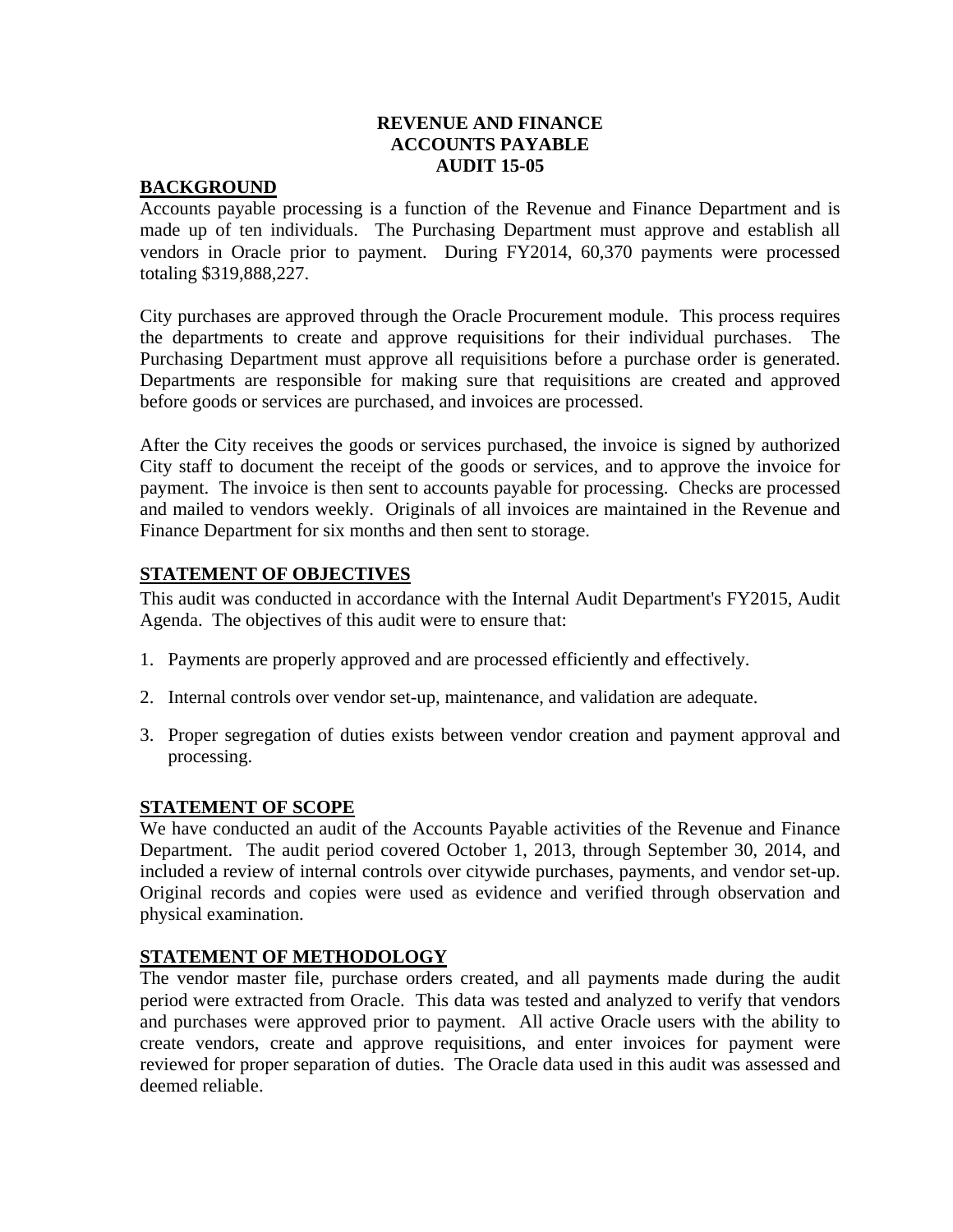## **STATEMENT OF AUDITING STANDARDS**

We conducted this performance audit in accordance with generally accepted government auditing standards. Those standards require that we plan and perform the audit to obtain sufficient, appropriate evidence to provide a reasonable basis for our findings and conclusions based on our audit objectives. We believe that the evidence obtained provides a reasonable basis for our findings and conclusions based on our audit objectives.

# **AUDIT CONCLUSIONS**

Based upon the test work performed and the audit findings noted below, we conclude that:

- 1. Payments were properly approved and processed effectively. Ongoing training in Oracle Procurement could improve efficiencies in the payment process.
- 2. Internal controls over vendor set-up, maintenance, and validation were adequate.
- 3. Proper segregation of duties exists between vendor creation and payment approval and processing.

# **NOTEWORTHY ACCOMPLISHMENT**

Since the implementation of Oracle, Accounts Payable has added the flexibility to provide detailed information to Contract Administration about which vendors need to provide yearend estimated expense amounts.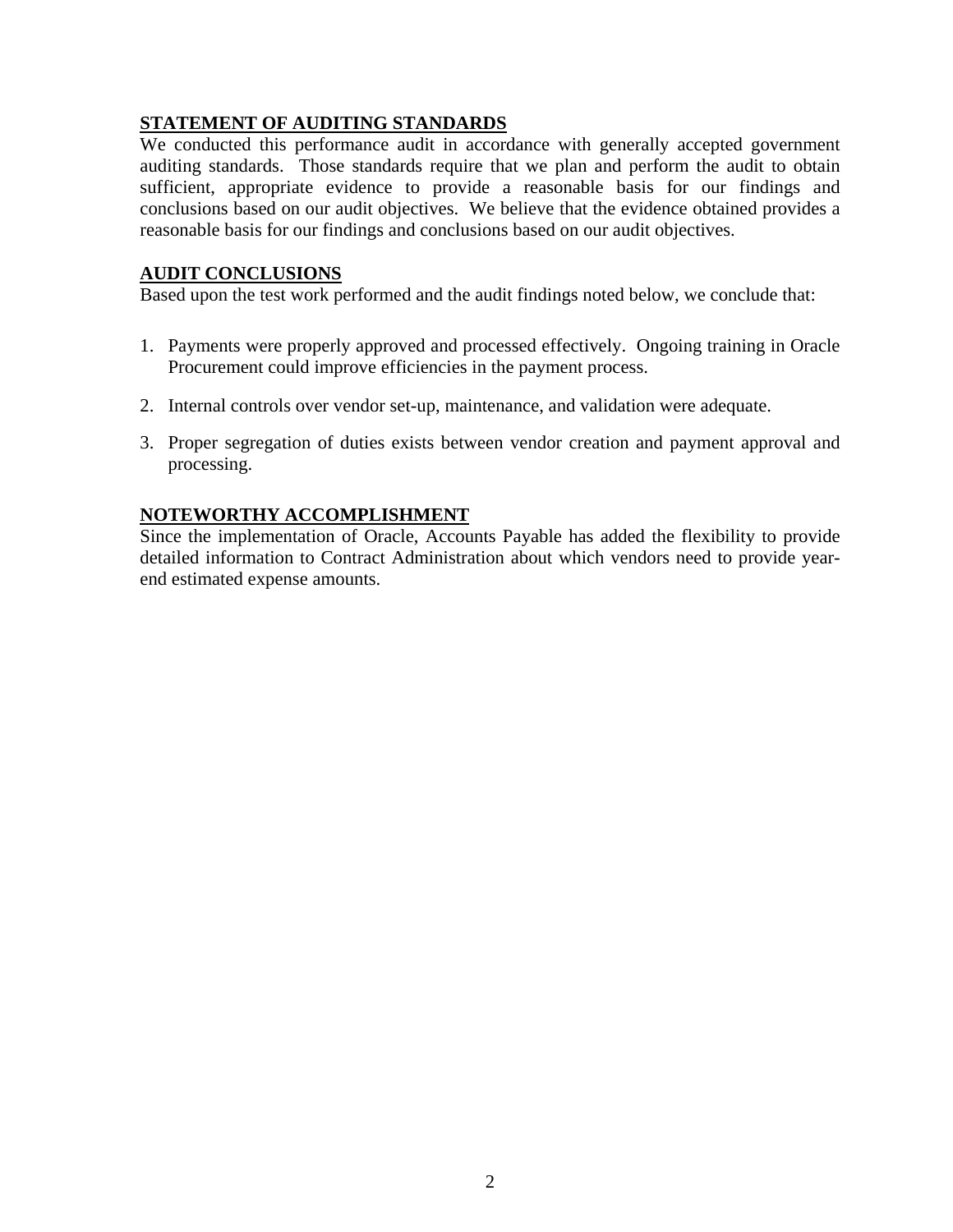While the findings discussed below may not, individually or in the aggregate, significantly impair the operations of the Revenue and Finance and Purchasing Departments, they do present risks that can be more effectively controlled.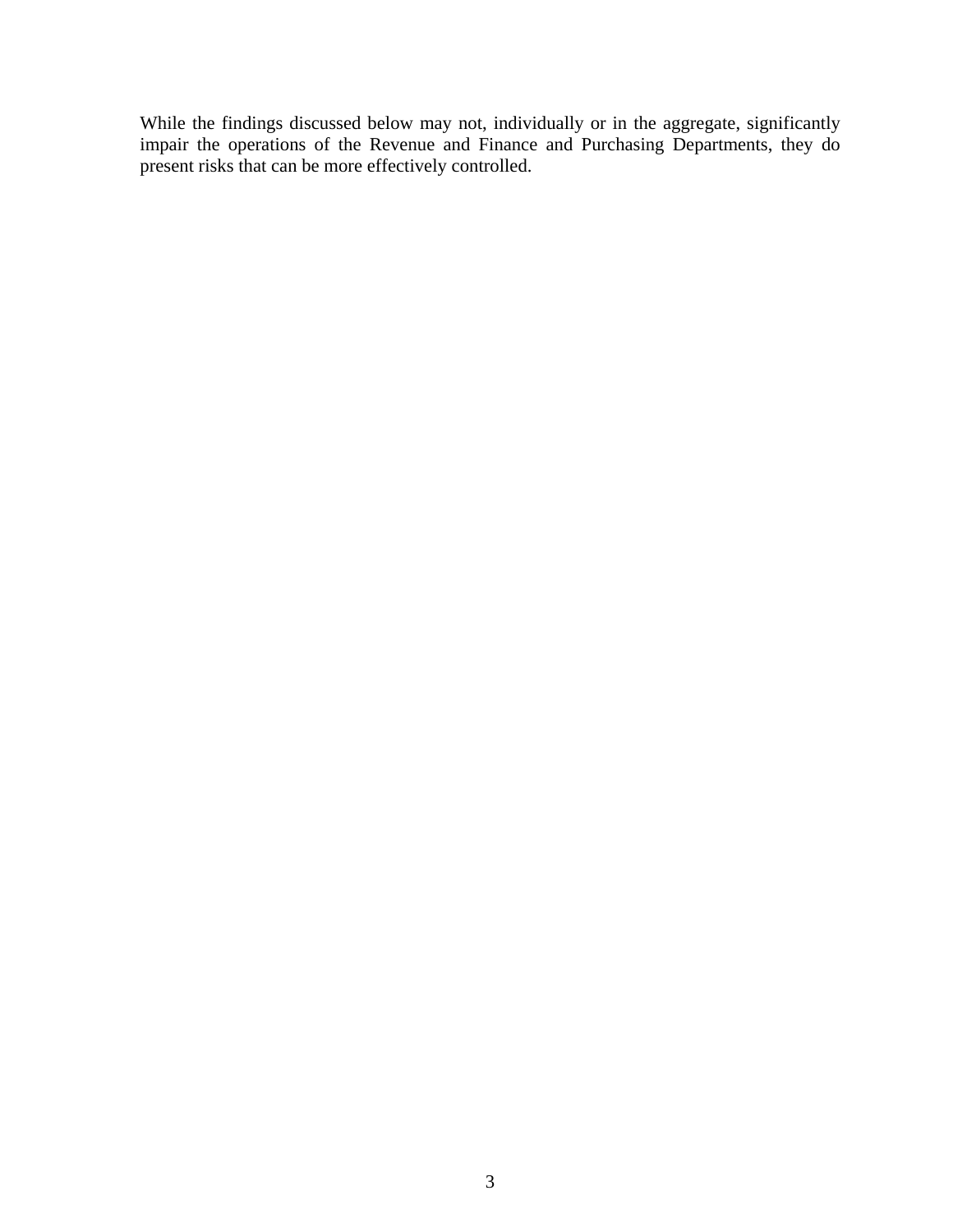#### **PURCHASE APPROVALS**

STATEMENT OF CONDITION: Of the 44,800 purchase transactions processed through Oracle Procurement during FY2014, 12,391 (or 28%) of the requisitions were approved on average 32 days after the invoice date.

CRITERIA: Goods and services purchased by City departments should be approved prior to purchase. This will ensure invoices are processed efficiently, vendors are paid timely, and that purchase commitments are properly encumbered.

CAUSE: The City does not have formal written policies and procedures for the proper creation and approval of requisitions in Oracle Procurement. In addition, ongoing training in Oracle Procurement has not been provided to the departments.

EFFECT OF CONDITION: Inefficiencies in the departments and invoice processing, delay in vendor payments, and purchase commitments going unencumbered resulting in possible overspending.

RECOMMENDATION 1: Purchasing should work with Revenue and Finance and Budget to create written policies and procedures for the proper creation and approval of requisitions in Oracle Procurement. Ongoing training on these policies and procedures should also be provided to the departments.

MANAGEMENT RESPONSE: Purchasing is in agreement that purchase requests made by City departments should receive approval from our department prior to any goods and/or services are provided to the City.

In our initial review of Purchase Orders identified by Internal Audit, it appears that the majority of the Purchase Orders were with contract vendors. Further review is needed on these Purchase Orders to verify if a City contract does exist. Our estimated timeframe to have that analysis done is 90 days. T&I Department assistance will be requested as necessary.

This analysis will show the distinction between Purchasing Orders issued under contract and those that were issued for "non-catalog" requests. Additional investigation will be necessary for Purchase Orders issued for "one time buys" or "Non-Catalog" items relative to the Invoice Date and Requisition delay.

Purchasing's action plan is twofold: (1) to update the Purchasing Policy and Procedures Manual by December 2015 to address enforcement of purchases receiving approval by our department, and (2) draft training documents and hold sessions with the user departments to reinforce these policies. Initial training will begin by the first quarter FY2016 starting with the user departments identified with the most occurrences of Requisition input/approval after the invoice date.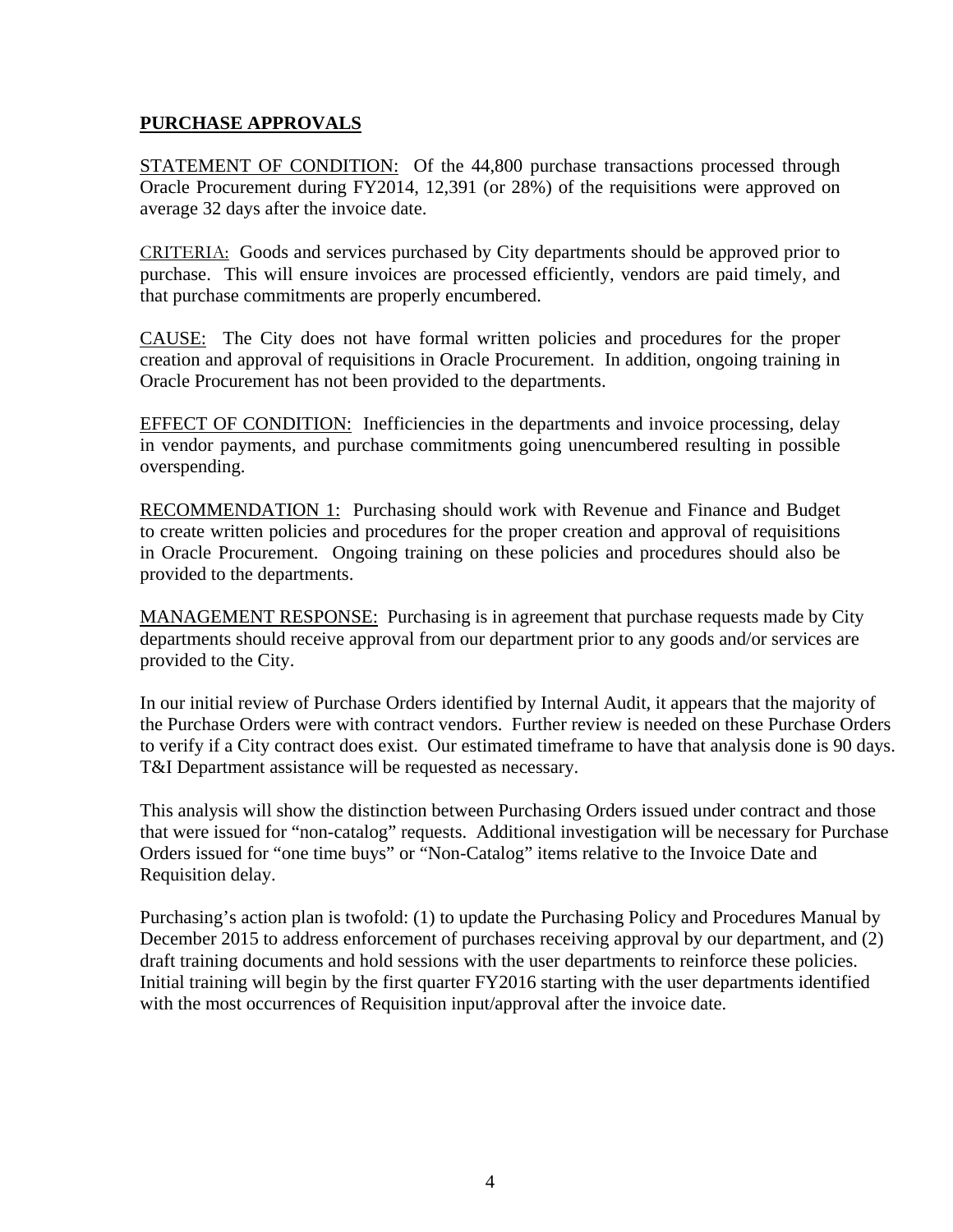## **VENDOR MASTER FILE**

STATEMENT OF CONDITION: During a review of the Oracle vendor master file, it was noted that 18,995 of the 28,800 active vendors (66%), did not have activity during FY2014.

CRITERIA: Active vendors in the vendor master file should only include vendors doing ongoing business with the City.

CAUSE: There is currently no periodic review of the vendor master file to inactivate vendors set-up for one-time payments, and that have not had activity within a designated period of time.

EFFECT OF CONDITION: An increase in the risk of errors and fraud in the payment process, and the master vendor file becoming less manageable due to voluminous records.

RECOMMENDATION 2: Accounts Payable and Purchasing should work together to conduct a periodic review of the vendor master file to inactivate vendors set-up for one-time payments, and that have not had activity within a designated period. Parameters should also be established as to when a vendor should be inactivated.

MANAGEMENT RESPONSE: Purchasing agrees that a periodic review of the vendor master file should be done in order to inactivate the following types of "vendors":

- 1. Vendors/Suppliers of the City that have not had any payment activity within a designated time period
- 2. Employees who have been set-up for one-time payments or reimbursements

With regards to Type "1" above, Purchasing agrees that a review needs to be done to eliminate vendor sites that have not shown any recent payment activity for the City of Tampa. The majority of the sites listed in the FY14 report supplied by Internal Audit are the result of the data conversion activity in July 2013 where the City converted all vendors (and all related sites) that had activity in ADPICS since 2011. The only way to specifically target specific vendor sites is to manually input an "inactive date" at this specific site level. For FY14 we can use the list provided by Internal Audit to begin that process. Purchasing has begun that process now and would expect completion within 90 days.

With regards to Type "2" above, at our request T&I has also inactivated "Employee" vendor record types that we included in the July 2013 conversion to Oracle. The intent of these Employee records was that they would be used in the IExpense module for Accounts Payable which was never implemented by the City. For other "Employee" records that have been set up since we converted to Oracle (used for reimbursement purposes), Purchasing will review the FY14 list provided by Internal Audit and inactivate those sites. For future "Employee" vendor request Purchasing will include an inactive date of 30 days from the initial set-up date.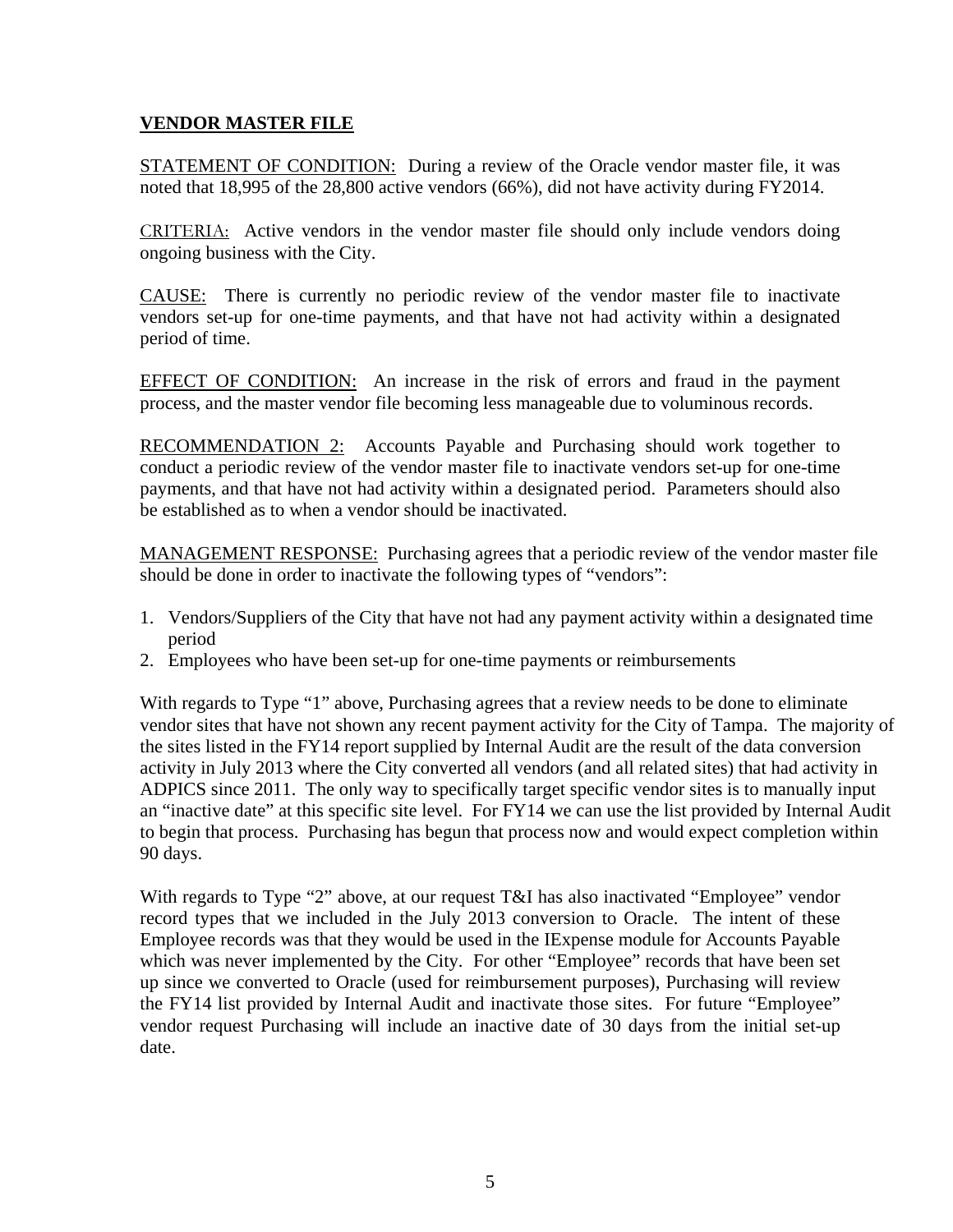# **RECORDING WIRE TRANSFERS**

STATEMENT OF CONDITION: The Banking Division initiates a wire transfer to pay the following vendors:

- Bank of America (purchasing cards and e-payables)
- Title Companies (Real Estate transactions)
- Pitney Bowes (postage)

To record these transactions, Accounts Payable enters a standard invoice into Oracle. A check is created, and then subsequently canceled at the bank.

CRITERIA: There should be a separate payment method in Oracle to record wire transfers.

CAUSE: A separate payment method to record wire transfers has not been set-up in Oracle.

EFFECT OF CONDITION: Utilization of the standard payment method to record wire transfers, where an actual check is cut and subsequently canceled, could result in duplicate payments. This process also creates inefficiencies in the AP bank reconciliation process.

RECOMMENDATION 3: The Revenue and Finance Department should consider creating a separate payment method in Oracle to record wire transfers. This will stop an actual check from being issued, reduce the risk for duplicate payments, and streamline the recording of wire transfers and the AP reconciliation process.

MANAGEMENT RESPONSE: AP has constructed a new payment run to address "Recording Wire Transfers." This payment run was built for recording payments that are sent by wire. This process is used to record wire payments sent by the City of Tampa. This process incorporates the General Ledger, Project & Grants, Fixed Assets, and the Procurement modules. AP wire payment transactions will post entries to all four modules if applicable.